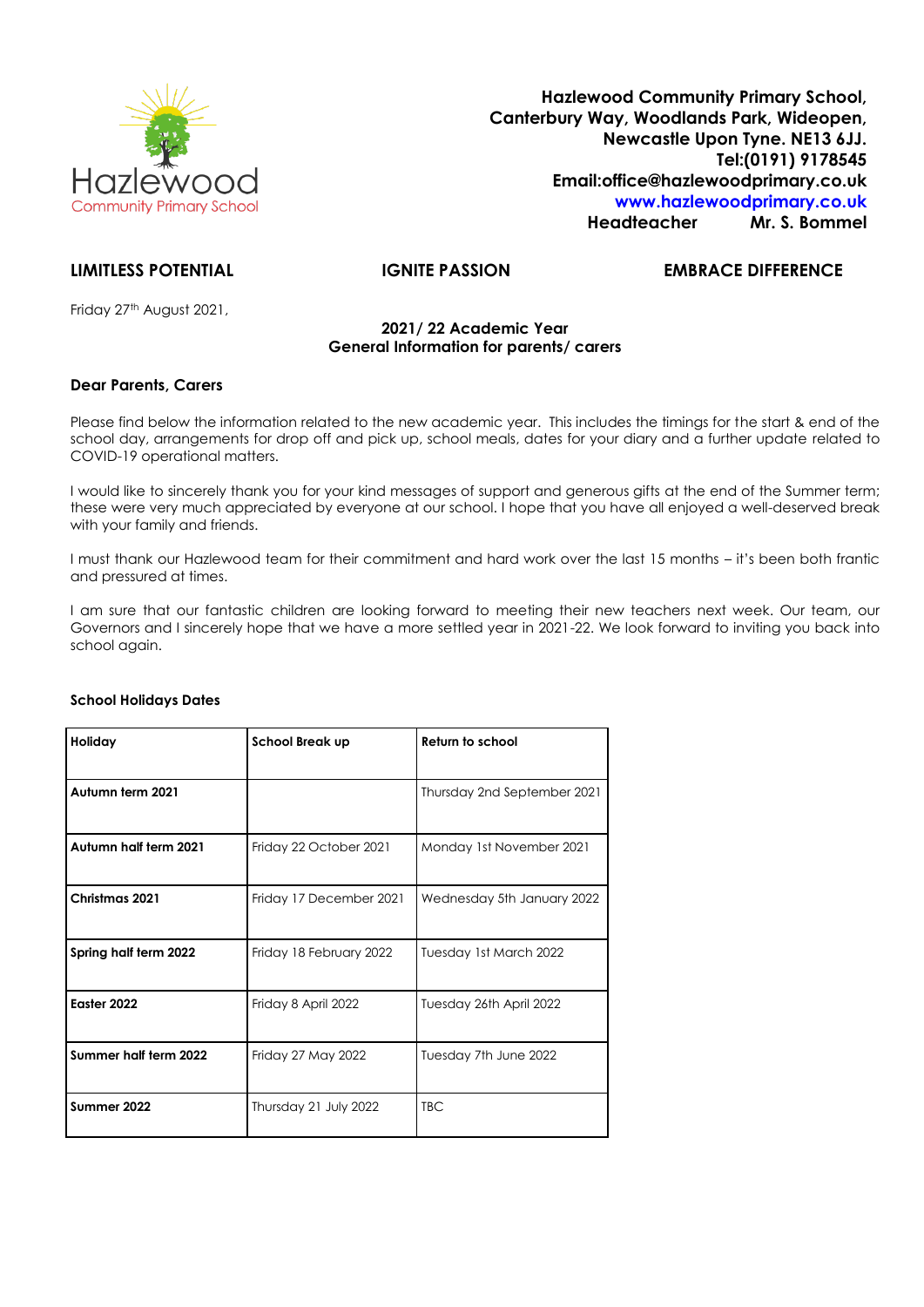## **Teacher Training days**

| Terms                    | <b>Dates</b>                 | <b>Notes</b>                                                   |
|--------------------------|------------------------------|----------------------------------------------------------------|
| September 2021           | Wednesday 1st September 2021 |                                                                |
| Christmas 2021           | Tuesday 4th January 2022     | Date changed from Monday 3rd<br>January 2021 (UK Bank Holiday) |
| Spring half term<br>2022 | Monday 28th February 2022    |                                                                |
| Easter 2022              | Monday 25th April 2022       |                                                                |
| Summer half<br>term 2022 | Monday 6th June 2022         |                                                                |

# **Hazlewood Team**

**Chair of Governors:** Mr. Keith Oliver

**Vice-Chair of Governors:** Miss. Patricia Hunter

**Headteacher:** Mr. Stephane Bommel

**Business Manager:** Mrs. Linda Barron

**Admission/Attendance Leader:** Mrs. Lesley Simmister

**Caretaker:** Mr. Steve Grey

**Lunchtime Team:** Mrs. Jennifer Taylor/ Mrs. Victoria Miller/ Mrs. Gillian Vasey

**Cleaning Team:** Mrs. Ann Gates/ Mrs. Norma White/ Mrs. Sharon Bolton/ Mrs. Joanne Whillis

| Teachers:                                             | <b>Teaching Assistants</b>                                |
|-------------------------------------------------------|-----------------------------------------------------------|
| <b>Nursery:</b> Mrs. Alison Snell                     | <b>Nursery:</b> Mrs. Paula McEvoy (Nursery)               |
| <b>Reception:</b> Mrs. Vanessa Coxon (EYFS Leader)    | <b>Reception:</b> Mrs. Cindy Wood (EYFS)                  |
| Miss. Samantha Rutter                                 | <b>Reception &amp; Year 1/2: Miss. Georgia Bell (KS1)</b> |
| <b>Year 1:</b> Miss. Georgia Gould                    | Year 1: Mrs. Danni Ripon (KS1)                            |
| <b>Year 1/2:</b> Miss. Sophie Bowman                  | <b>Year 2:</b> Miss. Sian Borsberry (KS1)                 |
| Year 2: Mrs. Laurie Underwood (KS1 Leader)            | <b>KS2:</b> Miss. Sarah Gibbison (KS2)                    |
| <b>Year 3:</b> Mrs. Kate McKenna (Deputy Headteacher) | <b>KS2:</b> Mrs Sharon Bolton (KS2)                       |
| <b>Year 4:</b> Mrs. Liz Patterson (KS2 Leader)        | <b>KS2:</b> Mr Jon Lovatt (KS2)                           |
| <b>Year 5:</b> Miss. Kimberley Gill                   | <b>PE coach:</b> Mr Jack Foalle (All Key Stages)          |
| <b>Year 6:</b> Mrs. Samantha Bowman                   |                                                           |
| <b>SENCO:</b> Mrs. Sophie Wilson                      |                                                           |
|                                                       |                                                           |

## **Our Governors**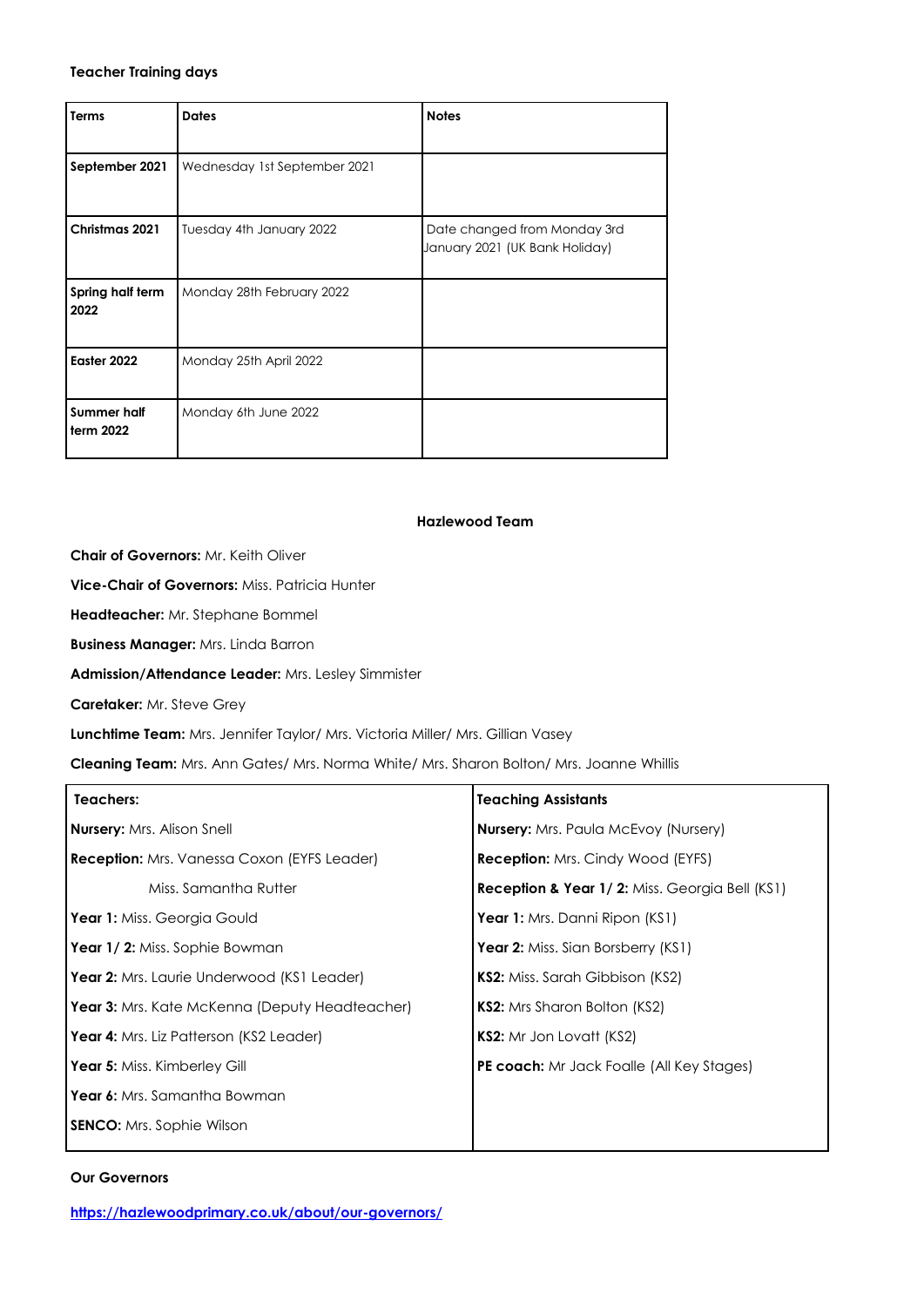## **On behalf of our team, I would like to welcome three new team members to our school.**

Mrs Kate McKenna: Deputy Headteacher

Mrs Paula McEvoy: Nursery Teaching Assistant

Mr Jon Lovatt: KS2 Teaching Assistant

Huge congratulations on joining our wonderful team! We truly believe that their skills and talents will be an excellent addition to our school. Welcome on board!

#### **Organisation**

The school will open on Thursday 2nd September 2021 for all pupils.

All pupils must arrive at school between 08.40 a.m. and 8.50 p.m. and enter via the allocated Key Stage entrances (See attached map). The school day will end at 3.15 p.m.

#### **Important Note: Nursery and Reception parents/ carers Please follow the separate instructions for the start of the day on Thursday and Friday next week given by your class teachers.**

All pupils will come into the yard before school; no pupils should be riding bikes/scooters or playing football on the yard because of the volume of people.

A member of staff will be present at the Key Stage entrance from 8:40 a.m. prompt, this will include the Head Teacher or Deputy Headteacher.

Children arriving after 8.50 a.m. must report to the school Reception Office. Parents/ Carers must ensure the child has been registered as a late arrival and a reason for being late has been recorded.

All parents and carers must use the entrance and exit points marked on the map. This will facilitate a smooth start of the school day.

There is no longer a requirement to wear a face mask on the school playground.

The school day finishes at 3.15 p.m. Please collect your child from your allocated key stage entrance at the end of the school day. Any child not collected by 3:20pm will be taken to the office and await collection – teaching staff will notify the office staff so that they can call the parents of the child.

## **COVID-19 Guidance**

#### **What parents and carers need to know about early years providers, schools?**

[https://www.gov.uk/government/publications/what-parents-and-carers-need-to-know-about-early-years-providers](https://www.gov.uk/government/publications/what-parents-and-carers-need-to-know-about-early-years-providers-schools-and-colleges-during-the-coronavirus-covid-19-outbreak/step-4-update-what-parents-and-carers-need-to-know-about-early-years-providers-schools-and-colleges)[schools-and-colleges-during-the-coronavirus-covid-19-outbreak/step-4-update-what-parents-and-carers-need-to](https://www.gov.uk/government/publications/what-parents-and-carers-need-to-know-about-early-years-providers-schools-and-colleges-during-the-coronavirus-covid-19-outbreak/step-4-update-what-parents-and-carers-need-to-know-about-early-years-providers-schools-and-colleges)[know-about-early-years-providers-schools-and-colleges](https://www.gov.uk/government/publications/what-parents-and-carers-need-to-know-about-early-years-providers-schools-and-colleges-during-the-coronavirus-covid-19-outbreak/step-4-update-what-parents-and-carers-need-to-know-about-early-years-providers-schools-and-colleges)

Key points from the Department for Education:

### **Attendance and remote education**

Attendance is mandatory for all pupils of compulsory school age. This means it's your legal duty as a parent to send your child to school regularly if they are registered at one.

If you have concerns about your child attending, you should discuss these with us.

All clinically extremely vulnerable children and young people should attend their education setting unless they are one of the very small number of children and young people under paediatric or other specialist care who have been advised by their clinician or other specialist not to attend.

#### **Remote education if your child cannot attend school**

We will provide remote education for school-aged children who are unable to attend school due to following government guidance or law relating to COVID-19 (for example if they need to self-isolate, or if they have tested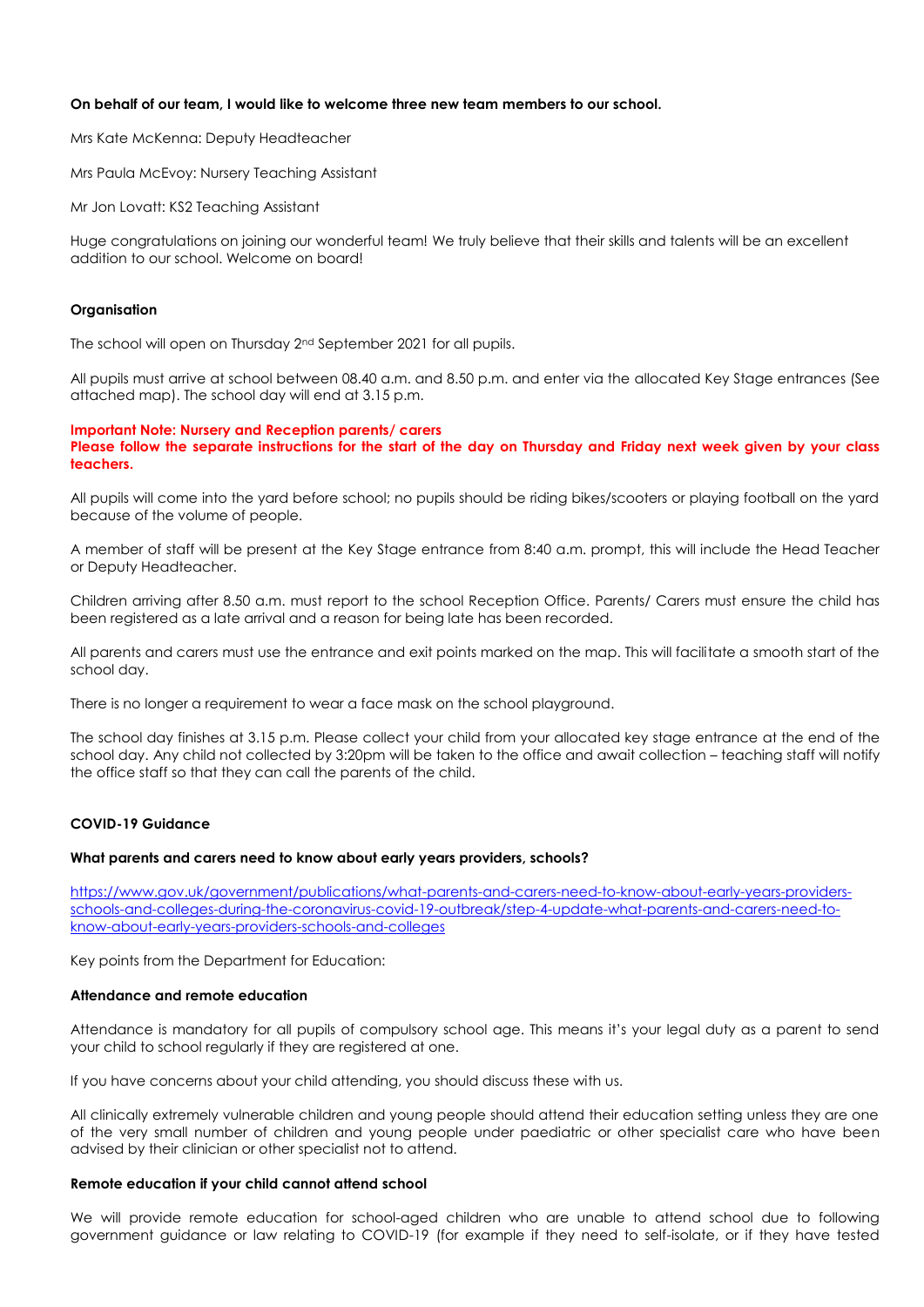positive but are well enough to learn from home). We will provide remote education equivalent in length to the core teaching your child would usually get in school.

# **Control measures**

Our school will continue to:

- Ensure good hygiene for everyone hand washing, respiratory hygiene
- Maintain appropriate cleaning regimes
- Keep occupied spaces as well ventilated as we can
- Follow public health advice on testing, self-isolation and managing confirmed cases of COVID-19 staff with a positive test result will be required to self-isolate.

# **Mixing and 'bubbles'**

It is no longer necessary to keep children in consistent groups ('bubbles') or to keep groups apart as much as possible. This means that assemblies and larger group activities can resume.

# **Face coverings**

The government has removed the requirement to wear face coverings in law. If there is an outbreak in our nursery or school or if our nursery or school is in an enhanced response area, we might be advised that face coverings should temporarily be worn in communal areas or classrooms (by staff and visitors, unless exempt). Staff members can still opt to wear a face mask at school.

# **Tracing and self-isolation**

From September 2021, NHS Test and Trace will work with the positive case and/or their parents to identify close contacts. This is likely to be a small number of individuals who would be most at risk of contracting COVID-19 due to the nature of the close contact. As parents or carers, you may be contacted to help with identifying close contacts.

Individuals are not required to self-isolate if they live in the same household as someone with COVID-19, or are a close contact of someone with COVID-19.

Children and young people aged under 18 years 6 months who usually attend school who have been identified as a close contact should continue to attend school as normal. They do not need to wear a face covering within the school.

# **Positive rapid lateral flow test results**

Anyone with a positive test result will need to:

•Self-isolate in line with the stay at home guidance

• Book a further test (a lab-based polymerase chain reaction (PCR) test) to confirm the result, whether the test was done at home, school or college

Whilst awaiting the PCR result, the individual should continue to self-isolate. Please email the test result to school office: [office@hazlewoodprimary.co.uk](mailto:office@hazlewoodprimary.co.uk)

Negative test: Your child can return to school Positive Test: Self-isolation period must be adhered to.

# **If you suspect your child has coronavirus or has a positive test**

Do not send your child to nursery or school if:

- •They are showing one or more coronavirus (COVID-19) symptoms
- •They have had a positive test result
- •there are other reasons requiring them to stay at home, for example, they are required to quarantine

You should follow public health advice on when to self-isolate and what to do.

If you insist on your child attending nursery, school, or college when they have symptoms, we can take the decision to refuse your child if, in their reasonable judgement, it is necessary to protect other pupils and staff from possible infection with COVID-19. Our decision would need to be carefully considered in light of all the circumstances and current public health advice.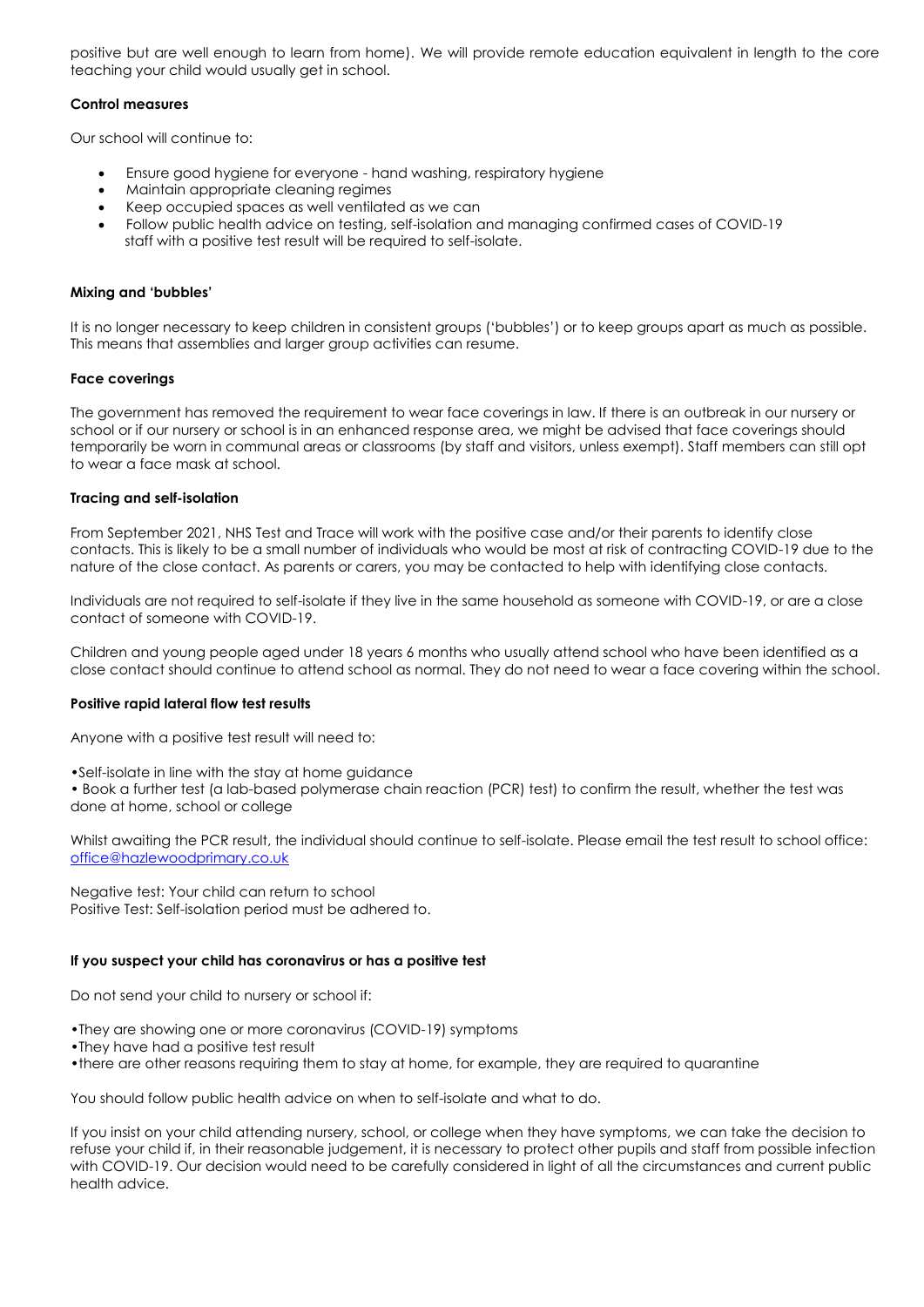# **School food**

All children will now have full access the main hall for lunch.

Please click on the link below for the new school menus: <https://hazlewoodprimary.co.uk/parents/school-dinners/>

We will continue to provide free meals for eligible students, including those who are at home during term time due to COVID-19.

### **Mental health and wellbeing**

Please do not hesitate to contact us, should you child or your family requires support.

Online resources available for parents/ Carers:

<https://www.minded.org.uk/>

<https://www.nhs.uk/every-mind-matters/>

<https://www.childbereavementuk.org/>

<https://educationhub.blog.gov.uk/>

<https://educationhub.blog.gov.uk/2021/02/01/mental-health-resources-for-children-parents-carers-and-school-staff/>

[https://www.gov.uk/government/publications/covid-19-guidance-on-supporting-children-and-young-peoples-mental](https://www.gov.uk/government/publications/covid-19-guidance-on-supporting-children-and-young-peoples-mental-health-and-wellbeing)[health-and-wellbeing](https://www.gov.uk/government/publications/covid-19-guidance-on-supporting-children-and-young-peoples-mental-health-and-wellbeing)

## **Statutory Assessments in Primary Schools – 2021/ 22 Academic Year**

We are planning for a full programme of primary assessments to take place in the 2021 to 2022 academic year. This will include the following statutory assessments:

- Reception Baseline
- Year 1 Phonics Screening Check
- Year 2 Phonics re-take for children who missed it last year
- Year 2 SATs
- Year 4 Multiplication Check
- Year 6 SATs

We will confirm full details for 2021 to 2022 primary assessments in due course.

#### **Message from Mr. Bommel – Headteacher**

Our school community has shown tremendous resilience and strength in the face of adversity. Our priority at all times is to work closely with you to ensure that **everyone** at Hazlewood Community Primary School is happy, confident and successful.

This new and exciting Academic Year, we will ensure that we continue to teach a broad and balanced curriculum across the school; we expect to be able to offer a fully enriched curriculum, providing the wider experiences such as educational visits and visitors to the school that this year have been limited. We will need to work closely with you to support your children to be the best learners that they can be.

# **'Reach for the Moon Today and Land amongst the Stars tomorrow'**

We are all look forward to seeing you all again on Thursday 2<sup>nd</sup> September 2021. Please do not hesitate to contact us, should you require further information at this stage.

Best regards

Stephane Bommel –Headteacher